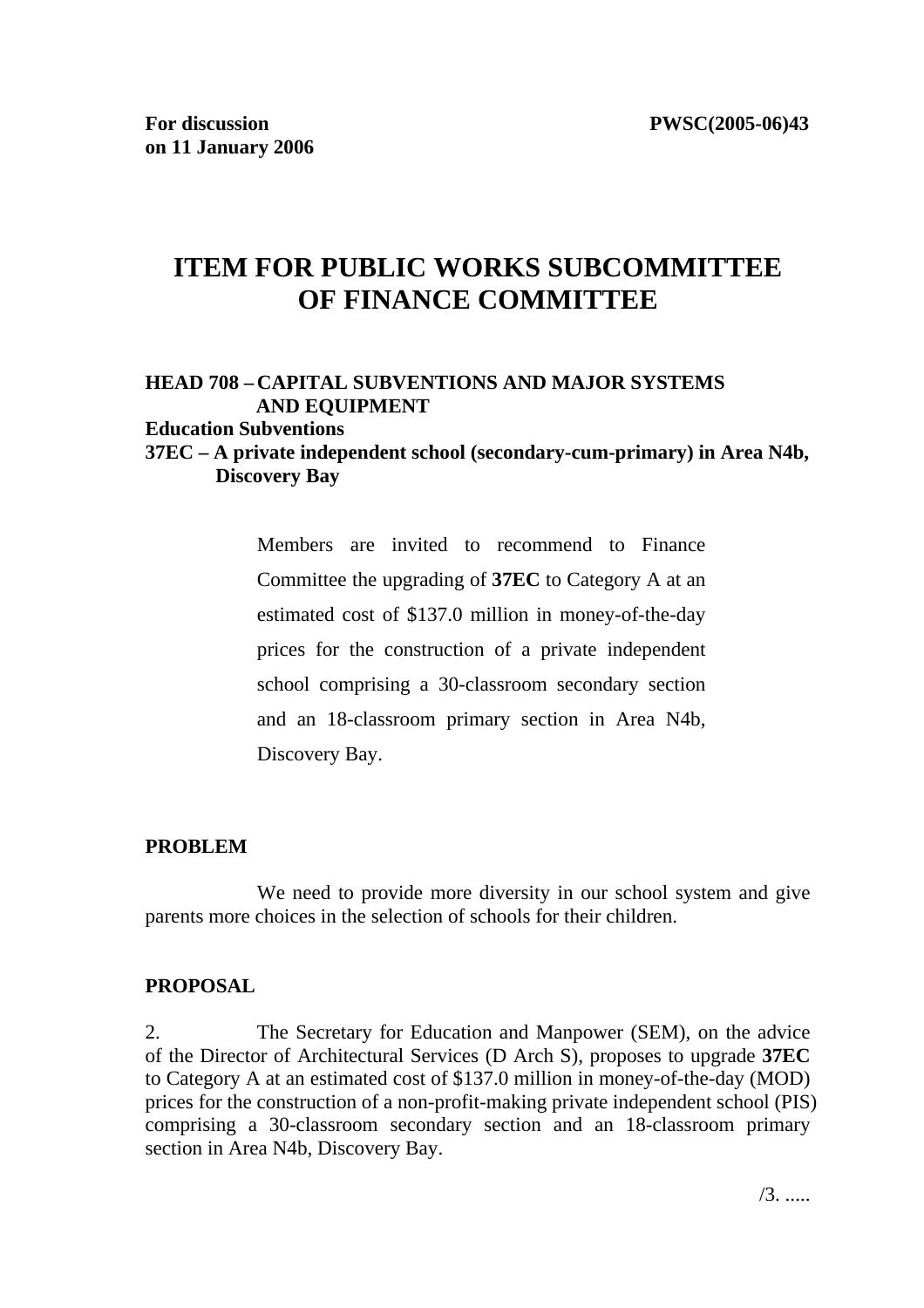3. The construction cost of the school premises is estimated to be \$225.0 million in MOD prices, comprising \$137.0 million of government subvention and \$88.0 million to be borne by the school sponsor. The amount of government subvention, being no more than the cost of constructing standard design public sector schools accommodating the same number of students, will be provided in the form of a capital grant to the school sponsor for the sole purpose of building the school. The school sponsor will be responsible for the design and construction of the school to meet its own curriculum needs.

#### **PROJECT SCOPE AND NATURE**

4. The proposed school will adopt a non-standard design with the following planned facilities

|     |                             | <b>Secondary</b><br>section | <b>Primary</b><br>section |
|-----|-----------------------------|-----------------------------|---------------------------|
| (a) | classrooms;                 | 30                          | 18                        |
| (b) | special rooms;              | 21                          | 3                         |
| (c) | staff rooms;                | 14                          | $\mathbf{1}$              |
| (d) | staff common rooms;         | $\mathbf{1}$                | $\mathbf{1}$              |
| (e) | assembly halls;             | $\mathbf{1}$                | $\mathbf{1}$              |
|     | <b>Shared facilities</b>    |                             |                           |
| (f) | small group teaching rooms; | $\overline{2}$              |                           |
| (g) | guidance activity rooms;    | $\overline{2}$              |                           |
| (h) | student activity centre;    | $\mathbf{1}$                |                           |
| (i) | conference room;            | $\mathbf{1}$                |                           |
| (j) | library;                    | $\mathbf{1}$                |                           |
| (k) | multi-purpose area;         | $\mathbf{1}$                |                           |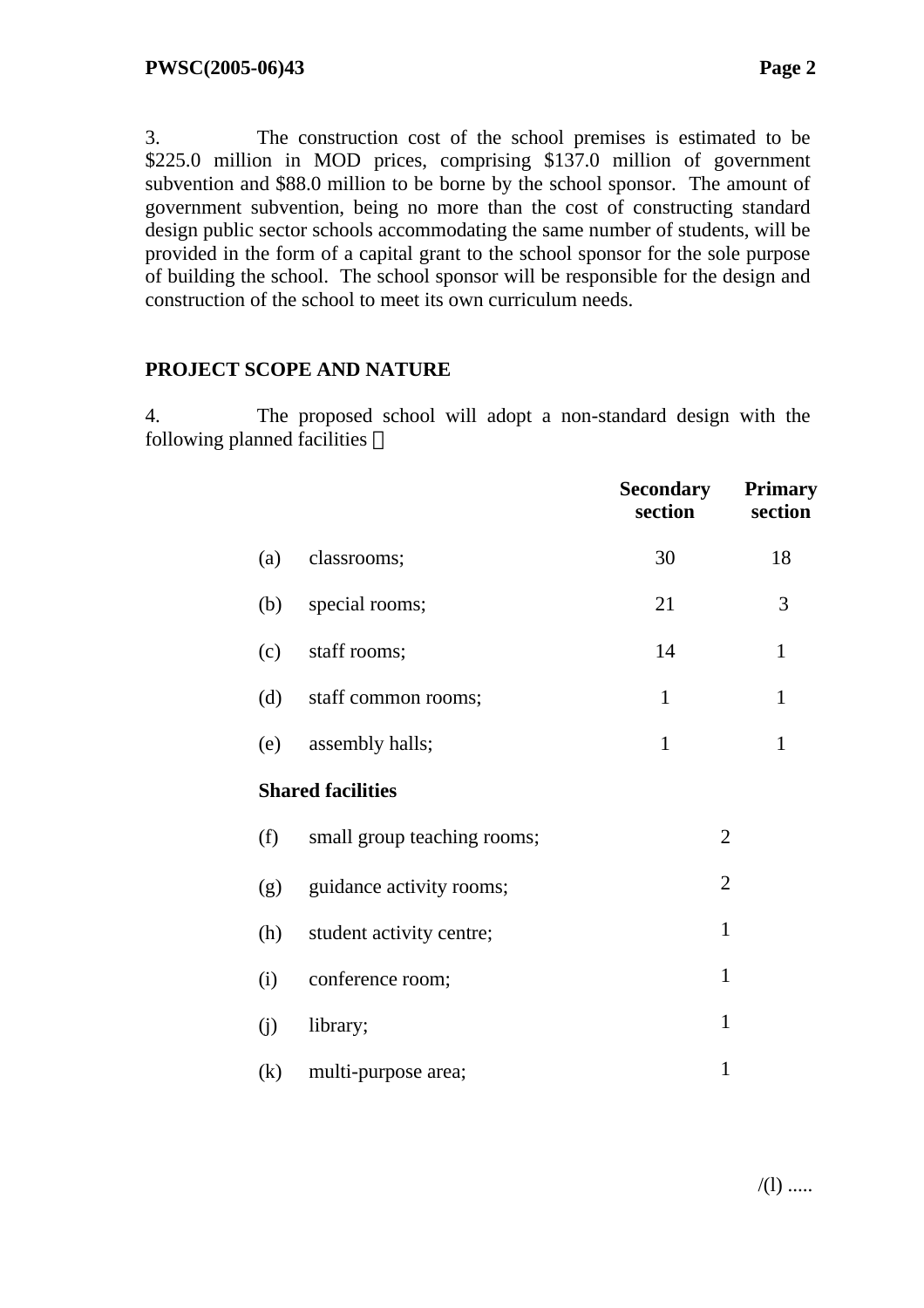|     | (1) green corner <sup>1</sup> ;                                                                |           |
|-----|------------------------------------------------------------------------------------------------|-----------|
|     | (m) swimming pool; and                                                                         |           |
| (n) | ancillary accommodation including<br>two lifts and relevant facilities for<br>the handicapped. | Available |

To provide an area with moderate temperature for outdoor educational activities for students throughout the year, the proposed PIS will provide a rooftop structure in the form of a canopy and the construction cost of \$26.8 million will be fully funded by the school sponsor. Due to site constraints, the school premises cannot accommodate a running track. A comparison of the facilities proposed under **37EC** with those at standard design schools is at Enclosure 1.

5. The proposed school will meet the planning target of providing two square metres of open space per student. A site plan is at Enclosure 2 and views of the school premises (artist's impression) are at Enclosure 3. Subject to approval of the capital grant by Finance Committee, the school sponsor plans to start the construction works in March 2006 for completion in August 2007.

### **JUSTIFICATION**

1

 $\overline{\phantom{a}}$ 

——— ———

> 6. The proposed through-train school will assume students of continuous progression in their learning through their school years from ages 5 to 18. The proposed school will offer a curriculum based on the International Baccalaureate (IB) programmes of Primary Years Programme, Middle Years Programme and Diploma Programme that are expanding rapidly around the world. Subject to authorization by the International Baccalaureate Organisation, the school will become one of the few schools in Hong Kong providing all of the three IB programmes at the same time.

> 7. While offering its students an international dimension and using English as the medium for teaching and learning, the school will instill into the curriculum a very strong emphasis on Chinese language and culture. Generally, all students are expected to learn Putonghua and standard Chinese. Capitalising

> > $\sqrt{on}$  ....

\_\_\_\_\_\_\_\_\_\_\_\_\_\_\_\_\_\_\_\_\_\_\_\_\_\_\_\_\_\_\_\_\_\_\_\_\_\_\_\_\_\_\_\_\_\_\_\_\_\_\_\_\_\_\_\_\_\_\_\_\_\_\_\_\_\_

The green corner is a designated area inside the campus to enable students to develop an interest in horticulture and the natural environment. The green corner may include a green-house, a weather station and planting beds.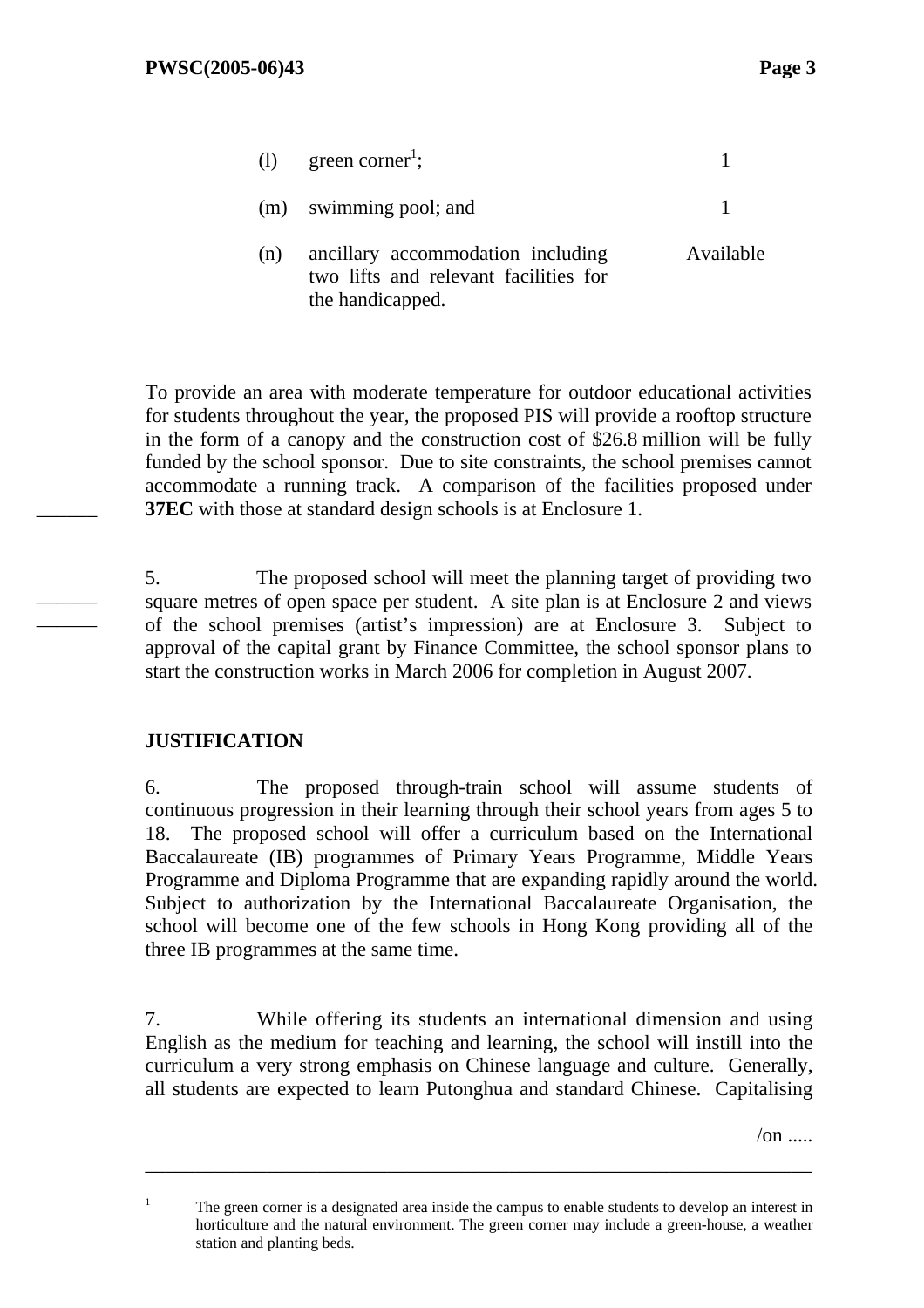on its rich experience in school operation in Hong Kong, the school sponsor will continue to promote co-curriculum activities and there will be a variety of clubs for music, drama, dance, sports and debates that promote students' excellence.

8. Since the school will be recruiting students from all over the territory and operating on a self-financing basis, its operation will only have a marginal impact on the supply and demand balance of public sector school places in Islands District. Nonetheless, for background information, the Islands District may have a projected shortfall of 70 secondary classes and 35 primary classes by the 2008/09 school year. Through serving primarily local students as required of all PISs, the school, with its non-local curriculum, will offer the expatriate community a choice outside the international sector. It will increase the capacity of our school sector in catering to the needs of investors and executives from overseas.

### **FINANCIAL IMPLICATIONS**

9. The capital grant for the PIS, calculated on the basis of the reference cost of a standard design 30-classroom public sector secondary school and the reference cost of a standard design 18-classroom public sector primary school, is \$137.0 million in MOD prices (see paragraph 12 below). The reference costs are based on an uncomplicated site with no unusual environmental or geotechnical constraints. The amount of capital grant is calculated as follows –

#### **\$ million**

71.8

(a) Secondary section

 The cost of building a standard design 30 classroom secondary school with 1 160 students is \$99.2 million in September 2005 prices, as advised by D Arch S. The equivalent provision for the 30  $c$ lassroom secondary section with 840 students<sup>2</sup> will be \$71.8 million.  $($99.2 \text{ million} \div 1160 \text{ x } $40)$ 

 $/(b)$  .....

\_\_\_\_\_\_\_\_\_\_\_\_\_\_\_\_\_\_\_\_\_\_\_\_\_\_\_\_\_\_\_\_\_\_\_\_\_\_\_\_\_\_\_\_\_\_\_\_\_\_\_\_\_\_\_\_\_\_\_\_\_\_\_\_\_\_

 $\overline{2}$ 

The secondary section will have 20 classes of 30 students (year 7 to 11) and 10 classes of 24 students (year 12 to 13). The total number of students is 840.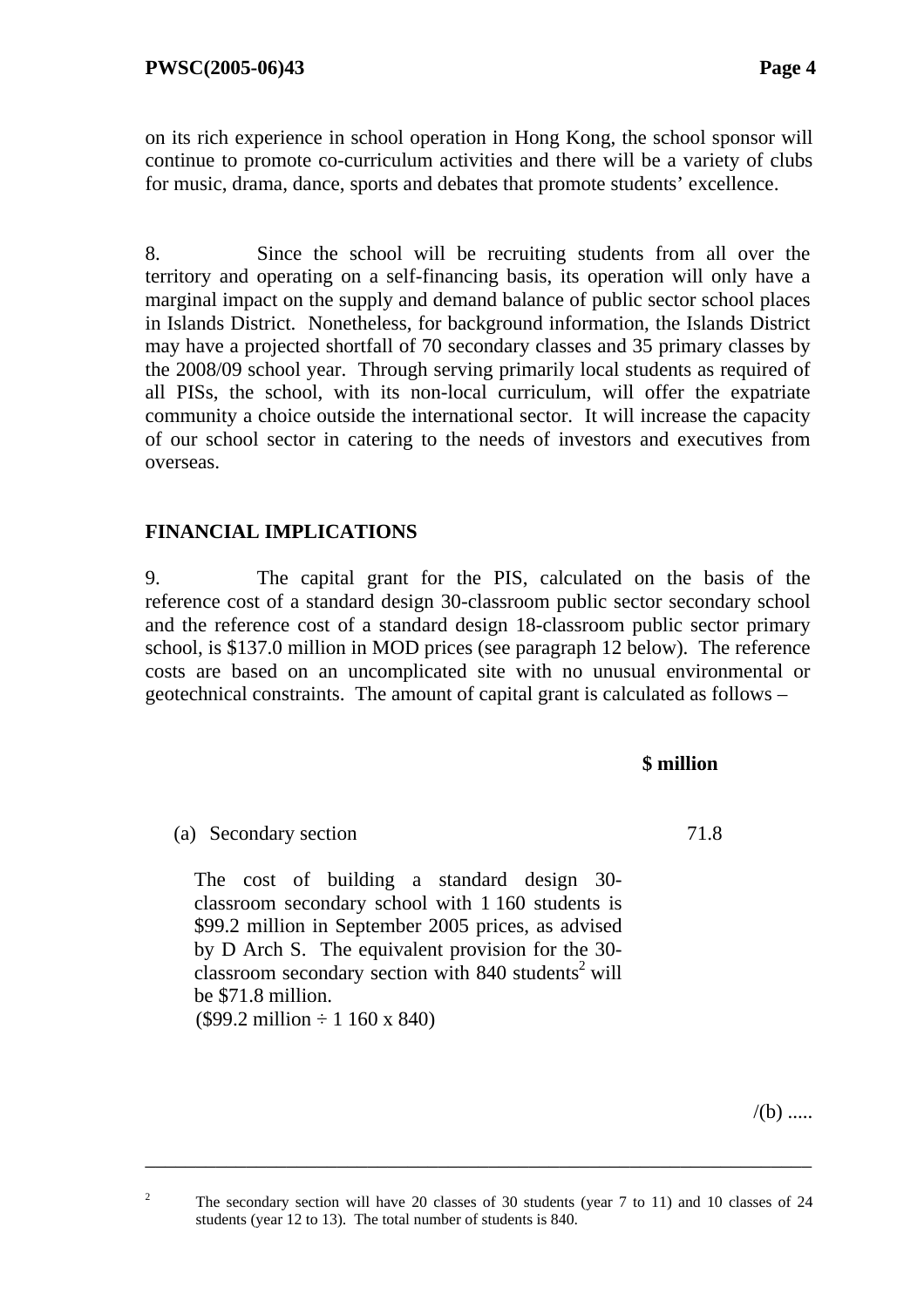———

#### **\$ million**

| (b) Primary section                                                                                                                                                                                                                                                                                                                                                    | 60.7      |                              |
|------------------------------------------------------------------------------------------------------------------------------------------------------------------------------------------------------------------------------------------------------------------------------------------------------------------------------------------------------------------------|-----------|------------------------------|
| The cost of building a standard design 18-classroom<br>primary school with 621 students is \$69.8 million in<br>September 2005 prices, as advised by D Arch S.<br>The primary section is designed for 540 students <sup>3</sup> .<br>The equivalent provision for the primary section<br>will be \$60.7 million.<br>$(\$69.8 \text{ million} \div 621 \text{ x } 540)$ |           |                              |
| (c) Construction Waste Disposal Charging Scheme <sup>4</sup>                                                                                                                                                                                                                                                                                                           | 1.1       |                              |
| (d) Consultants' fees                                                                                                                                                                                                                                                                                                                                                  | 3.2       |                              |
| Having examined and revised the consultants' fees<br>estimated by the school sponsor, D Arch S considers<br>the figures acceptable. For schools built by the<br>Government, such services are arranged through the<br>Architectural Services Department.                                                                                                               |           |                              |
| Sub-total                                                                                                                                                                                                                                                                                                                                                              | 136.8 (in | September<br>2005<br>prices) |
| (e) Provisions for price adjustment                                                                                                                                                                                                                                                                                                                                    | 0.2       |                              |
| Total                                                                                                                                                                                                                                                                                                                                                                  | 137.0 (in | <b>MOD</b><br>prices)        |
|                                                                                                                                                                                                                                                                                                                                                                        |           |                              |

A detailed breakdown of the estimate for consultants' fees by man-months is at Enclosure 4.

10. The school sponsor estimates the construction cost of the school to be \$225.0 million in MOD prices (see paragraph 12 below). D Arch S has examined and endorsed the cost estimate, made up as follows –

 $/(a)$  .....

\_\_\_\_\_\_\_\_\_\_\_\_\_\_\_\_\_\_\_\_\_\_\_\_\_\_\_\_\_\_\_\_\_\_\_\_\_\_\_\_\_\_\_\_\_\_\_\_\_\_\_\_\_\_\_\_\_\_\_\_\_\_\_\_\_\_

<sup>3</sup> The primary section will have 18 classes of 30 students each for primary 1 to 6. The total number of students is 540.

<sup>4</sup> This is a new requirement under the Waste Disposal Charging Scheme which came into operation on 1 December 2005. Disposal of construction waste will be charged at a fixed rate.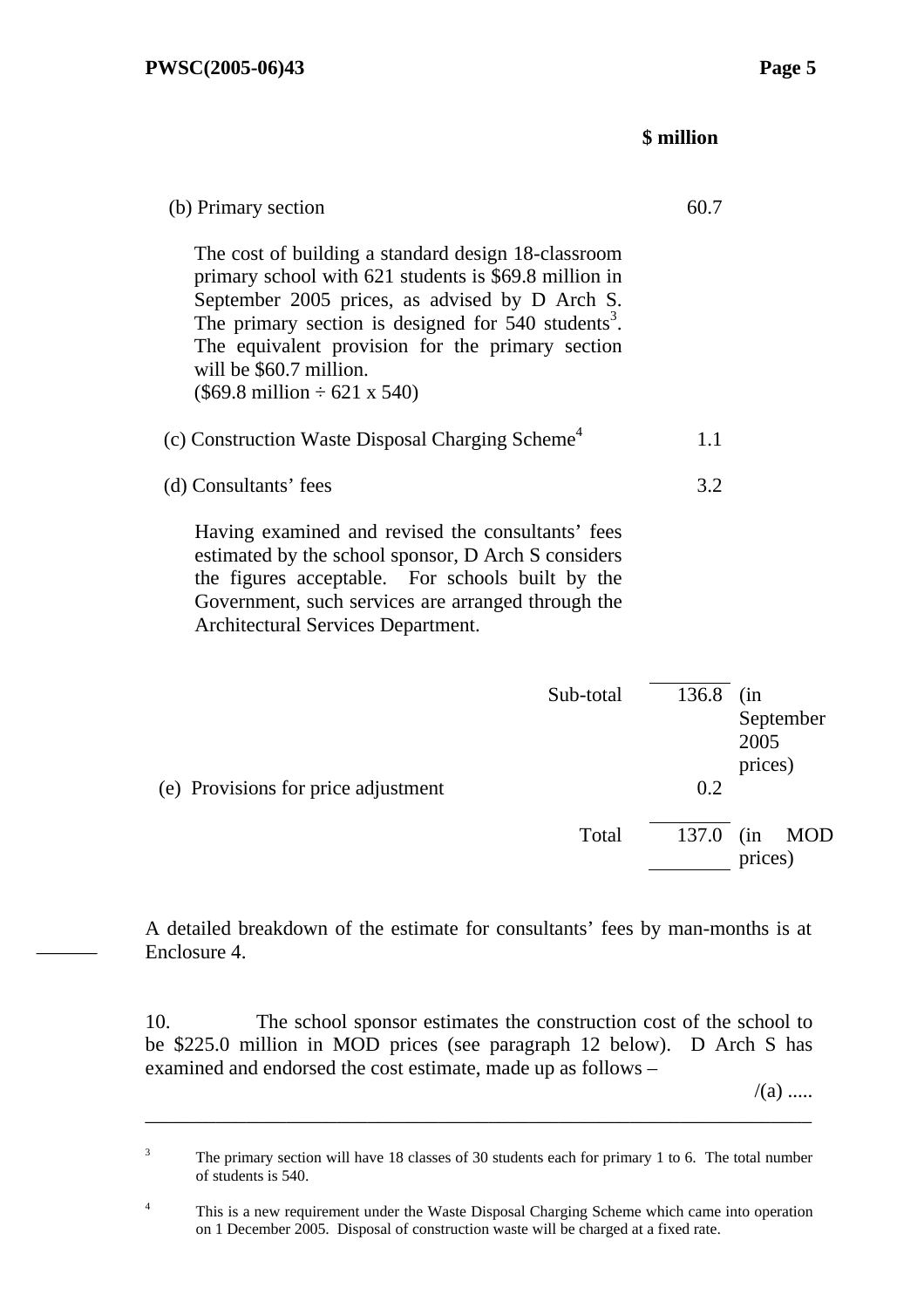|     |                                 |           | \$ million |                                  |
|-----|---------------------------------|-----------|------------|----------------------------------|
| (a) | Foundation                      |           | 19.7       |                                  |
| (b) | <b>Building</b>                 |           | 124.3      |                                  |
| (c) | <b>Building services</b>        |           | 40.9       |                                  |
| (d) | Drainage                        |           | 3.2        |                                  |
| (e) | External works                  |           | 11.9       |                                  |
| (f) | Consultants' fees for -         |           | 4.3        |                                  |
|     | (i) Contract administration     | 2.9       |            |                                  |
|     | (ii) Site supervision           | 1.0       |            |                                  |
|     | (iii) Out-of-pocket expenses    | 0.4       |            |                                  |
| (g) | Contingencies                   |           | 20.4       |                                  |
|     |                                 | Sub-total | 224.7      | (in<br>September<br>2005 prices) |
| (h) | Provisions for price adjustment |           | 0.3        |                                  |
|     |                                 | Total     | 225.0      | (in MOD<br>prices)               |

11. As the estimated construction cost of the PIS (\$225.0 million in MOD prices) is higher than the capital grant (\$137.0 million in MOD prices), the difference (\$88.0 million) will be borne by the school sponsor. The capital grant provided by the Government will be capped at \$137.0 million in MOD prices. The school sponsor will be responsible for all additional funding requirements, whether due to higher-than-expected tender outturn or other variations. The Government and the school sponsor will share all savings arising from lowerthan-expected tender outturn on a pro-rata basis of their estimated contribution to the project (i.e. 69.1 % for the Government and 30.9% for the school sponsor).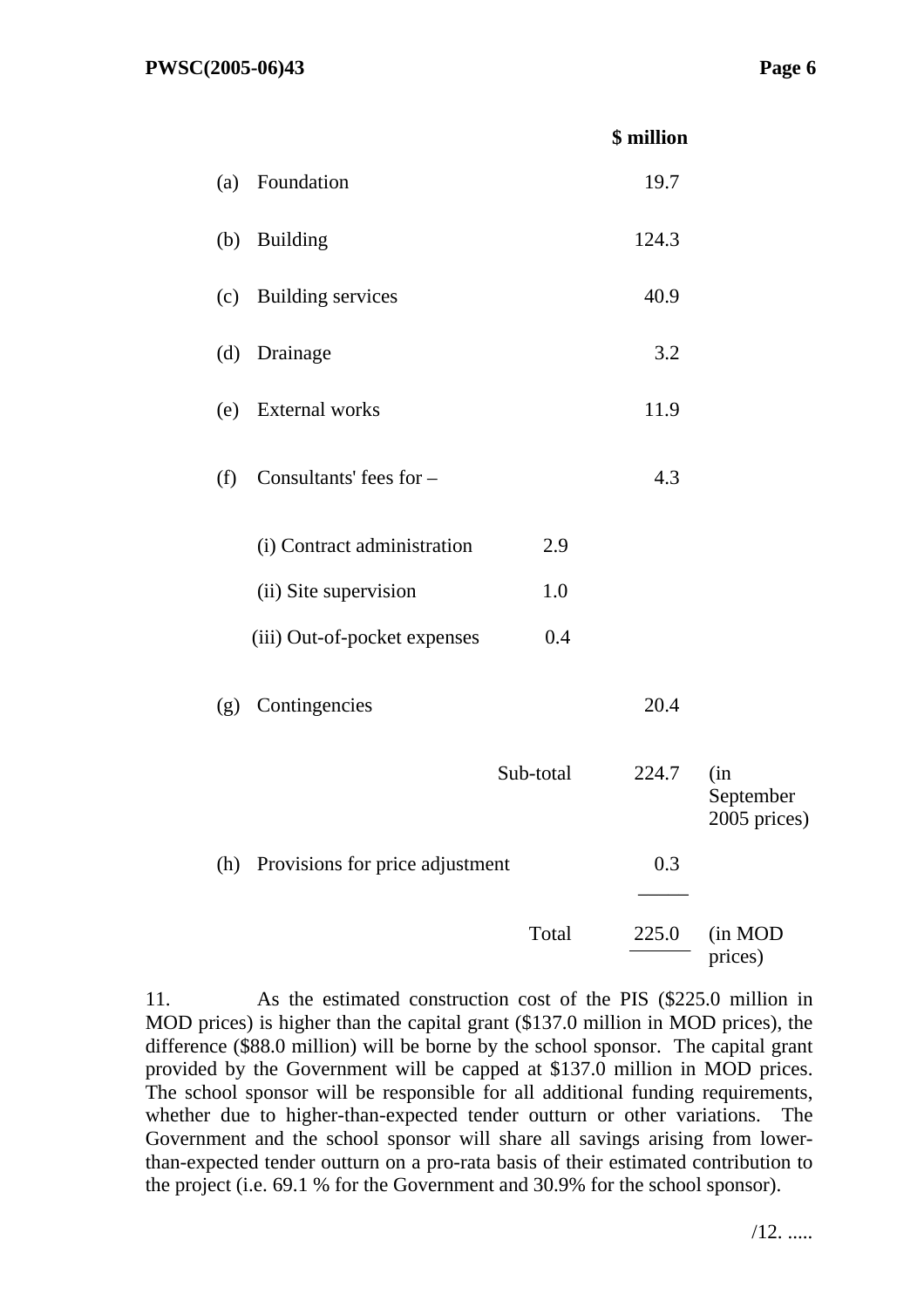| Year        | \$ million<br>(Sept 2005)   |                             | <b>Price</b><br>adjustment<br>factor | \$ million<br>(MOD)         |                             |  |
|-------------|-----------------------------|-----------------------------|--------------------------------------|-----------------------------|-----------------------------|--|
|             | Capital grant<br>under 37EC | <b>Construction</b><br>cost |                                      | Capital grant<br>under 37EC | <b>Construction</b><br>cost |  |
| $2005 - 06$ | 0.0                         | 6.9                         | 1.00000                              | 0.0                         | 6.9                         |  |
| $2006 - 07$ | 77.9                        | 158.9                       | 1.00125                              | 78.0                        | 159.1                       |  |
| $2007 - 08$ | 53.4                        | 53.4                        | 1.00125                              | 53.5                        | 53.5                        |  |
| $2008 - 09$ | 5.5                         | 5.5                         | 1.00125                              | 5.5                         | 5.5                         |  |
|             | 136.8                       | 224.7                       |                                      | 137.0                       | 225.0                       |  |

12. Subject to approval, the school sponsor will phase the expenditure as follows –

13. We have derived the MOD estimate on the basis of Government's latest forecast of trend rate of change in the prices of public sector building and construction output for the period 2005 to 2009. The school sponsor will deliver the works through a fixed-price lump-sum contract because it can clearly define the scope of works in advance. The contract will not provide for price adjustment because the contract period will not exceed 21 months.

14. The cost of furniture and equipment and the recurrent expenditure for the school will be borne by the school sponsor. There will not be any recurrent expenditure for the Government. These arrangements are in line with the existing policy.

## **PUBLIC CONSULTATION**

15. We consulted the Islands District Council on **37EC** in March 2003. Members of the Council supported the project.

16. The Legislative Council Panel on Education discussed the policy on land and financial assistance for PIS in March 1999. Members supported the policy designed to foster the growth of a quality private school sector. We also consulted the Legislative Council Panel on Education on 24 October 2005 on our recent review of projects under planning in the School Building Programme. The Panel noted our recommendation to proceed with three allocated PIS projects, including the current proposal, in order to meet the demand from expatriate students as more multinational firms are established in Hong Kong, and to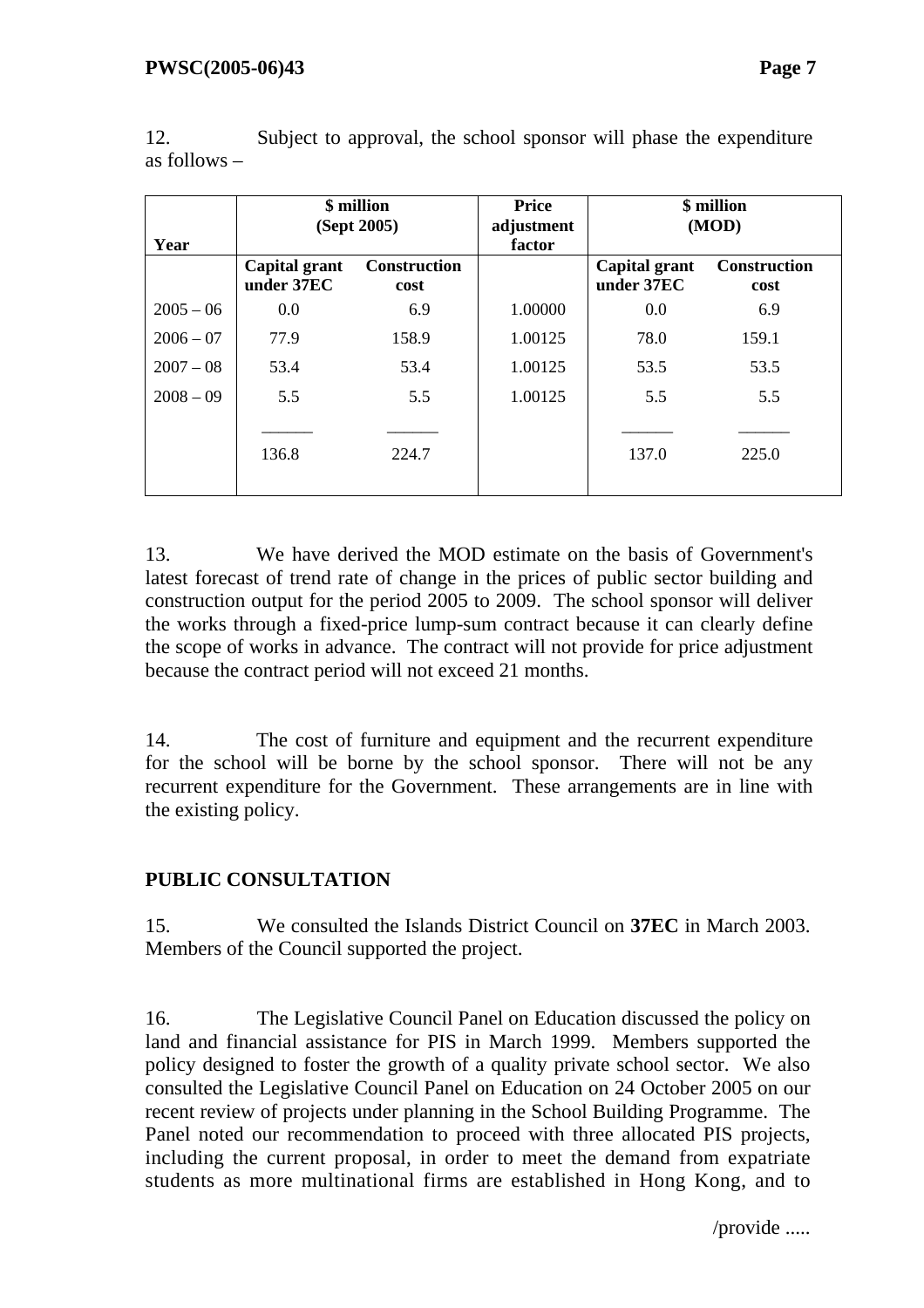provide choice for local parents who seek non-mainstream curriculum. We also circulated to the Panel an information note on this project on 12 December 2005. We have not received any adverse comment.

### **ENVIRONMENTAL IMPLICATIONS**

17**.** The school sponsor engaged a consultant to conduct a Preliminary Environmental Review (PER) for **37EC** in March 2002. The PER concluded that adverse environmental impacts (including traffic noise and vehicular emissions) are not anticipated. However, the school is designed with air-conditioning system and well gasketted windows glazing in order to provide a comfortable indoor environment for students and staff. This will also minimize noise extrusion to surrounding residential areas. The school sponsor will bear the cost for the facility.

18. During construction, the school sponsor will control noise, dust and site run-off nuisances to within established standards and guidelines through the implementation of mitigation measures in the relevant contracts. These include the use of silencers, mufflers, acoustic lining or shields for noisy construction activities, frequent cleaning and watering of the site, and the provision of wheelwashing facilities.

19. The sponsor has considered measures to reduce the generation of construction and demolition (C&D) materials. It has introduced more prefabricated building elements into project designs to reduce temporary formwork and construction waste. These include prefabricated and modular cabinetry, proprietary fittings and fixture. In addition, the school sponsor will require the contractor to reuse inert C&D materials e.g. excavated soil, on site or in other suitable construction sites as far as possible in order to minimize the disposal of C&D materials to public fill reception facilities. The school sponsor will encourage the contractor to maximize the use of recycled or recyclable C&D materials, as well as the use of non-timber formwork to further minimize the generation of construction waste.

20. The school sponsor will require the contractor to submit a waste management plan (WMP) for approval. The WMP will include appropriate mitigation measures to avoid, reduce, reuse and recycle C&D materials. The school sponsor will ensure that the day-to-day operations on site comply with the approved WMP. The school sponsor will control the disposal of public fill, C&D materials and C&D waste to public fill reception facilities, sorting facilities and landfills respectively through a trip-ticket system. The school sponsor will require the contractor to separate public fill from C&D waste for disposal at appropriate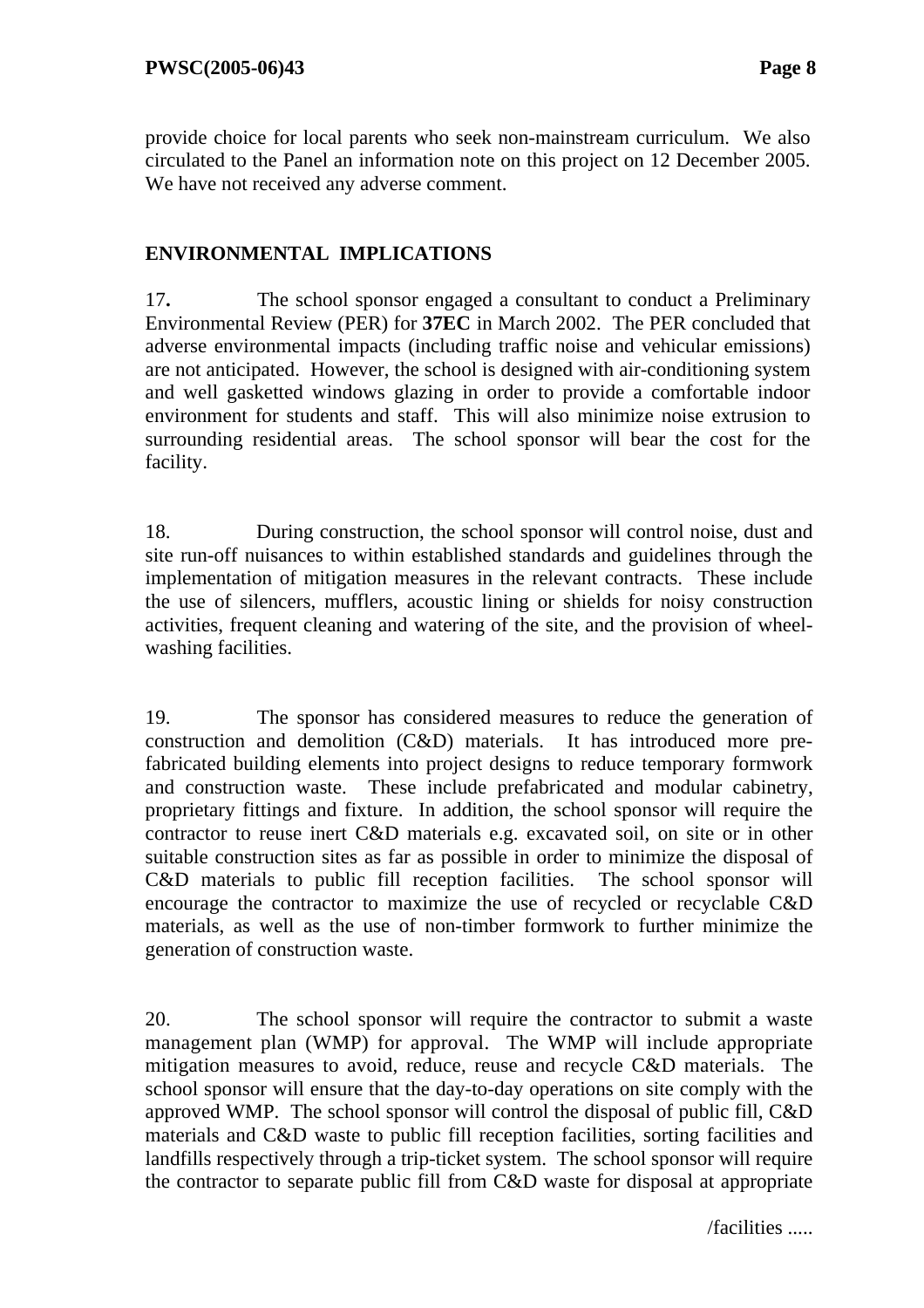facilities. The school sponsor will record the disposal, reuse and recycling of C&D materials for monitoring purposes. It estimates that the project will generate about 22 950 tonnes of C&D materials. Of these, the school sponsor will deliver 14 100 tonnes (61%) to public fill reception facilities<sup>5</sup> for subsequent reuse, and 4 500 tonnes (20%) to sorting facilities<sup>5</sup> in order to retrieve the inert portion for reuse as public fill. In addition, the school sponsor will dispose of 4 350 tonnes (19%) at landfills. The total cost for accommodating C&D materials at public fill reception facilities and landfill sites, together with the cost for handling the materials at sorting facilities is estimated to be \$1.4 million for this project (based on an unit cost of \$27/tonne for disposal at public fill reception facilities, \$100/tonne at sorting facilities and \$125/tonne<sup>6</sup> at landfills).

## **LAND ACQUISITION**

21. The project does not require land acquisition.

### **BACKGROUND INFORMATION**

22. We upgraded **37EC** to Category B in October 2002. The school sponsor engaged consultants to carry out the PER in March 2002, topographical survey in December 2002, site investigation in January 2003, and detailed design in November 2003 and tender documentation in January 2004 for the project. The costs for the above services amount to \$6.5 million. We will charge the Government contribution of \$5.0 million to block allocation **Subhead 8100QX** "Alterations, additions, repairs and improvements to education subvented buildings". The consultants have completed all services except for the preparation of tender documents which are being finalised.

23. To facilitate the development of a vibrant private school sector, Government has since 1999 been providing land grants at nominal premium to school sponsors for operating PISs. A capital grant, the amount being no more than the cost for constructing a standard design public sector school

/accommodating .....

\_\_\_\_\_\_\_\_\_\_\_\_\_\_\_\_\_\_\_\_\_\_\_\_\_\_\_\_\_\_\_\_\_\_\_\_\_\_\_\_\_\_\_\_\_\_\_\_\_\_\_\_\_\_\_\_\_\_\_\_\_\_\_\_\_\_

6 This estimate has taken into account the cost for developing, operating and restoring the landfills after they are filled and the aftercare required. It does not include the land opportunity cost for existing landfill sites (which is estimated at  $$90/m<sup>3</sup>$ ), nor the cost to provide new landfills, (which is likely to be more expensive) when the existing ones are filled.

<sup>5</sup> Sorting facilities and public fill reception facilities are specified in Schedule 3 and Schedule 4 respectively of the Waste Disposal (Charges for Disposal of Construction Waste) Regulation. Disposal of public fill in public fill reception facilities requires a licence issued by the Director of Civil Engineering and Development.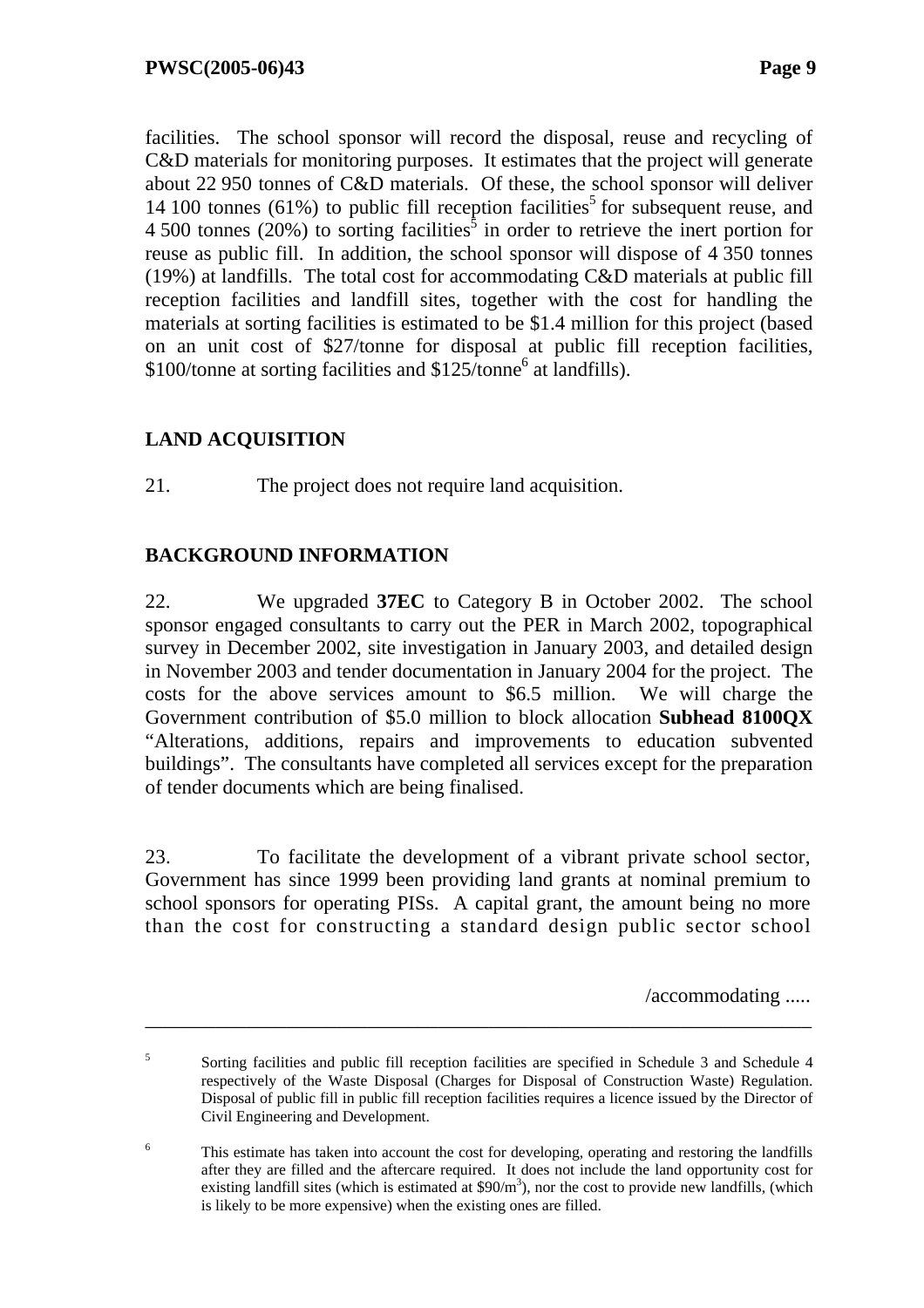accommodating the same number of students, will also be provided to the school sponsors for the sole purpose of building the schools. The financial assistance and the provision of land at nominal premium will help high quality non-profit-making school operators overcome a major hurdle for entry. In addition, the assistance will give school sponsors incentives to charge affordable school fees. In each school year, the school is required to set aside a sum, which will not be less than 10% of its total school fee income, to provide scholarship and other financial assistance for deserving students. Apart from the capital grant, PISs will not receive any recurrent or further capital financial assistance from Government. They enjoy greater autonomy in resource management and curriculum. While serving primarily the local community (a PIS has to reserve 70% of its places for local students), PISs have capacity to serve non-local students given the flexibility in curriculum design.

24. In choosing the school sponsors for PISs, the School Allocation Committee<sup>7</sup> would invite parties interested in operating PISs to submit proposals. Selected non-profit-making PISs would usually be granted school sites by private treaty<sup>8</sup>. To enhance the accountability of the PISs in delivering education in exchange for government assistance, and to facilitate the development of performance-based school management, the school sponsors of PISs are required to sign a ten-year service agreement with the Government. The agreement will confirm the objective of providing quality education in accordance with the prevailing approved education policies. Renewal of the service agreement upon its expiry will be subject to an evaluation with reference to the performance targets stated in the agreement. In the case of non-renewal or termination of the service agreement, SEM may allocate the school to a new school sponsor or

/temporarily .....

\_\_\_\_\_\_\_\_\_\_\_\_\_\_\_\_\_\_\_\_\_\_\_\_\_\_\_\_\_\_\_\_\_\_\_\_\_\_\_\_\_\_\_\_\_\_\_\_\_\_\_\_\_\_\_\_\_\_\_\_\_\_\_\_\_\_

<sup>7</sup> The School Allocation Committee makes recommendations to Permanent Secretary for Education and Manpower on the allocation of school premises/sites to suitable school sponsors through an open and competitive selection process. The Committee comprises an equal number of official and non-official members familiar with the Hong Kong education system.

<sup>&</sup>lt;sup>8</sup> In this particular case, the subject site is a designated school site under the comprehensive Discovery Bay development. Upon the request of Director of Lands, the developer i.e. Hong Kong Resort Company Limited, will assign the site to Financial Secretary Incorporated and then let to the school sponsor by means of a Lease prepared by the Government Property Agency at a nominal rental of \$1,000.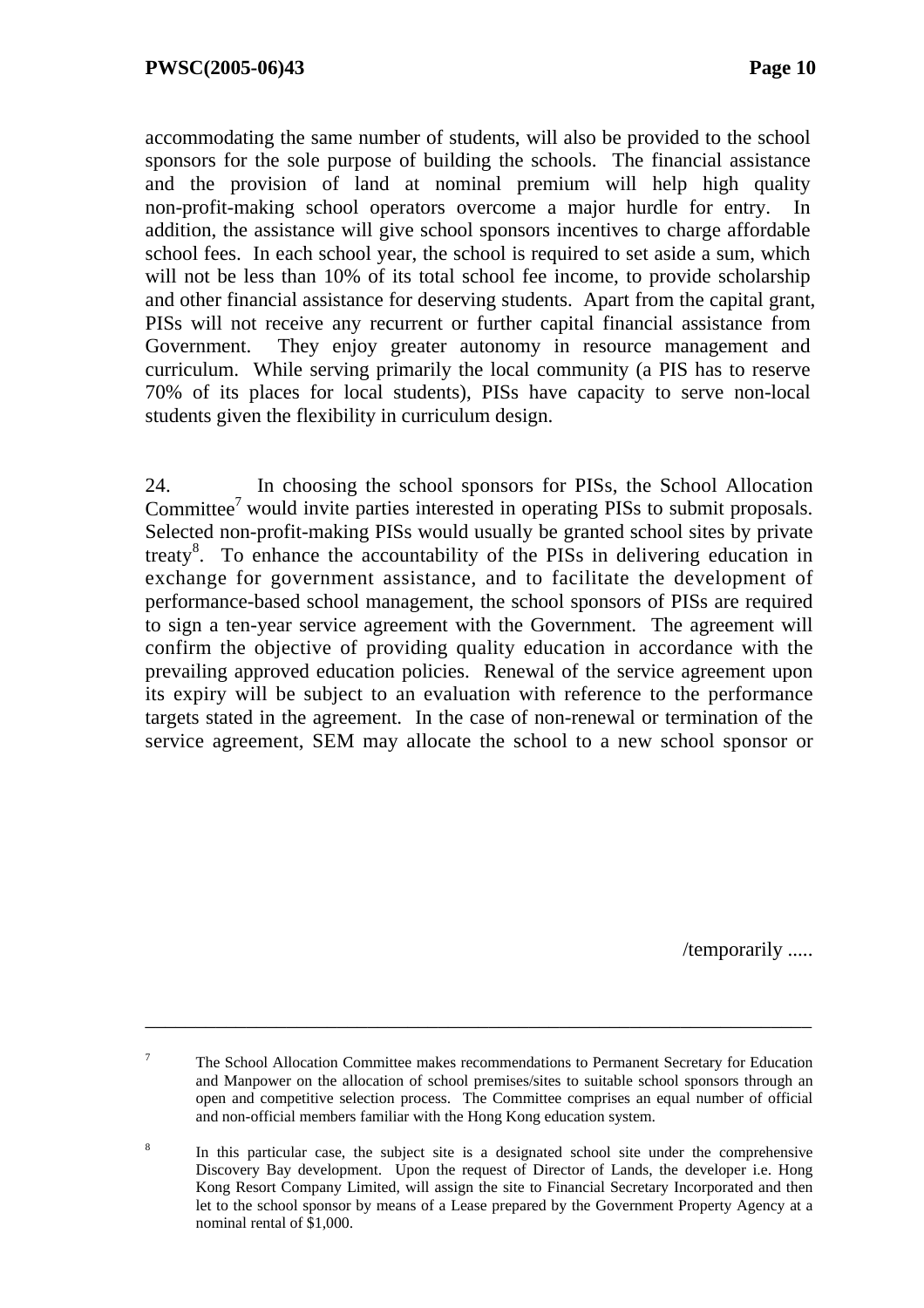temporarily take over the school. With only a very limited number of  $PISS<sup>9</sup>$  at the initial stage of development, provision of school places in these schools is not at present counted towards the projected supply of school places. When we have a better picture of the enrolment trend for these schools, say three to five years upon completion of these projects, we shall review how PIS places should be taken into account in planning the supply of school places.

25. The proposed construction of the school will not involve any tree removal proposal. The school sponsor will incorporate planting proposal as part of the project, including estimated quantities of 47 trees and 135m<sup>2</sup> shrubs.

26. We estimate that the proposed works will create about 240 jobs (215 for labourers and another 25 for professional/technical staff) providing a total employment of 4 300 man-months.

--------------------------------------

\_\_\_\_\_\_\_\_\_\_\_\_\_\_\_\_\_\_\_\_\_\_\_\_\_\_\_\_\_\_\_\_\_\_\_\_\_\_\_\_\_\_\_\_\_\_\_\_\_\_\_\_\_\_\_\_\_\_\_\_\_\_\_\_\_\_

Education and Manpower Bureau January 2006

9 Up to now, we have upgraded the following PIS projects to Category  $A -$ 

| Project<br>code | <b>Project title</b>                                                                       | <b>Upgrading date</b>                                             |
|-----------------|--------------------------------------------------------------------------------------------|-------------------------------------------------------------------|
| <b>29EC</b>     | A private independent school at Po Kong Village<br>Road, Wong Tai Sin                      | March 2002<br>(the school started operation in<br>September 2004) |
| <b>39EC</b>     | A private independent school (secondary-cum-<br>primary) in Area 90B, Ma On Shan           | <b>July 2003</b>                                                  |
| 44EC            | A private independent school (secondary-cum-<br>primary) at Shum Wan Road, Aberdeen        | <b>July 2004</b>                                                  |
| <b>46EC</b>     | A private independent school (secondary-cum-<br>primary) at Kong Sin Wan Tsuen, Pok Fu Lam | December 2004                                                     |
| <b>87EB</b>     | A private independent secondary school at<br>Norfolk Road, Kowloon Tong                    | January 2005                                                      |
| <b>54EC</b>     | A private independent school (secondary-cum-<br>primary) in Area 11, Sha Tin               | June 2005                                                         |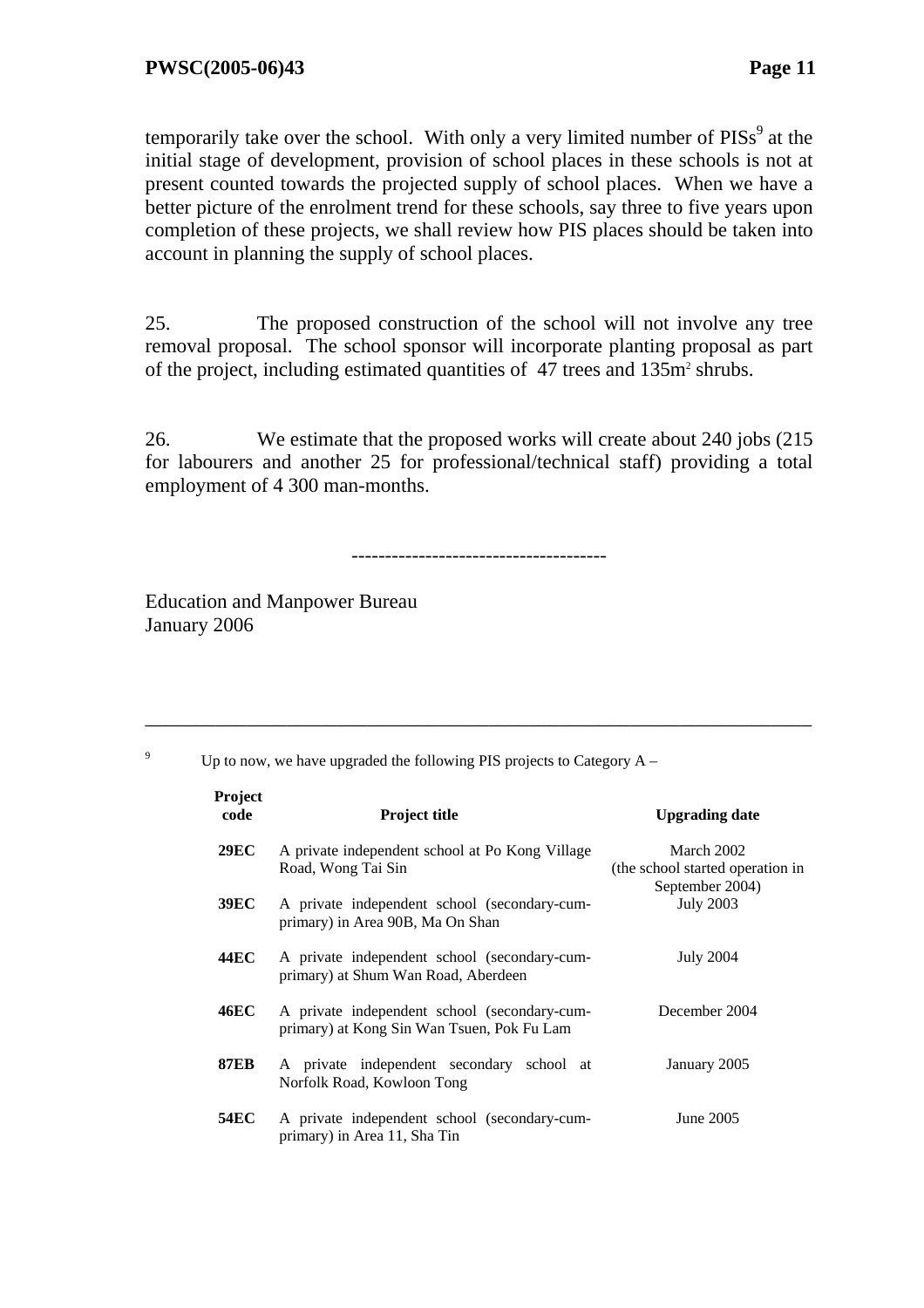### **37EC – A private independent school (secondary-cum-primary) in Area N4b, Discovery Bay**

### **A comparison of the facilities proposed under 37EC with those at standard design schools**

| <b>Facilities</b>                                                                             | <b>37EC</b>                          |                                    | <b>Standard design school</b>       |                                   |  |
|-----------------------------------------------------------------------------------------------|--------------------------------------|------------------------------------|-------------------------------------|-----------------------------------|--|
|                                                                                               | 30-classroom<br>secondary<br>section | 18-classroom<br>primary<br>section | 30-classroom<br>secondary<br>school | 18-classroom<br>primary<br>school |  |
| Classroom                                                                                     | 30                                   | 18                                 | 30                                  | 18                                |  |
| Special room                                                                                  | 21                                   | 3                                  | 16                                  | 6                                 |  |
| Staff room                                                                                    | 14                                   | $\mathbf{1}$                       | $\mathbf{1}$                        | 1                                 |  |
| Staff common room                                                                             | $\mathbf{1}$                         | $\mathbf{1}$                       | $\mathbf{1}$                        | $\mathbf{1}$                      |  |
| Assembly hall                                                                                 | $\mathbf{1}$                         | $\mathbf{1}$                       | $\mathbf{1}$                        | 1                                 |  |
| Small group teaching room                                                                     | $\overline{2}$                       |                                    | 3                                   | 3                                 |  |
| Guidance activity room                                                                        | $\overline{2}$                       |                                    | $\mathbf{1}$                        | 1                                 |  |
| Student activity centre                                                                       | $\mathbf{1}$                         |                                    | $\mathbf{1}$                        | $\mathbf{1}$                      |  |
| Conference room                                                                               | $\mathbf{1}$                         |                                    | $\mathbf{1}$                        | 1                                 |  |
| Library                                                                                       | $\mathbf{1}$                         |                                    | $\mathbf{1}$                        | 1                                 |  |
| Multi-purpose area                                                                            | $\mathbf{1}$                         |                                    | $\mathbf{1}$                        | $\mathbf{1}$                      |  |
| Green corner                                                                                  | $\mathbf{1}$                         |                                    | $\mathbf{1}$                        | $\mathbf{1}$                      |  |
| Swimming pool                                                                                 | $\mathbf{1}$                         |                                    |                                     |                                   |  |
| Ancillary accommodation,<br>including lifts and relevant<br>facilities for the<br>handicapped | Available                            |                                    | Available                           | Available                         |  |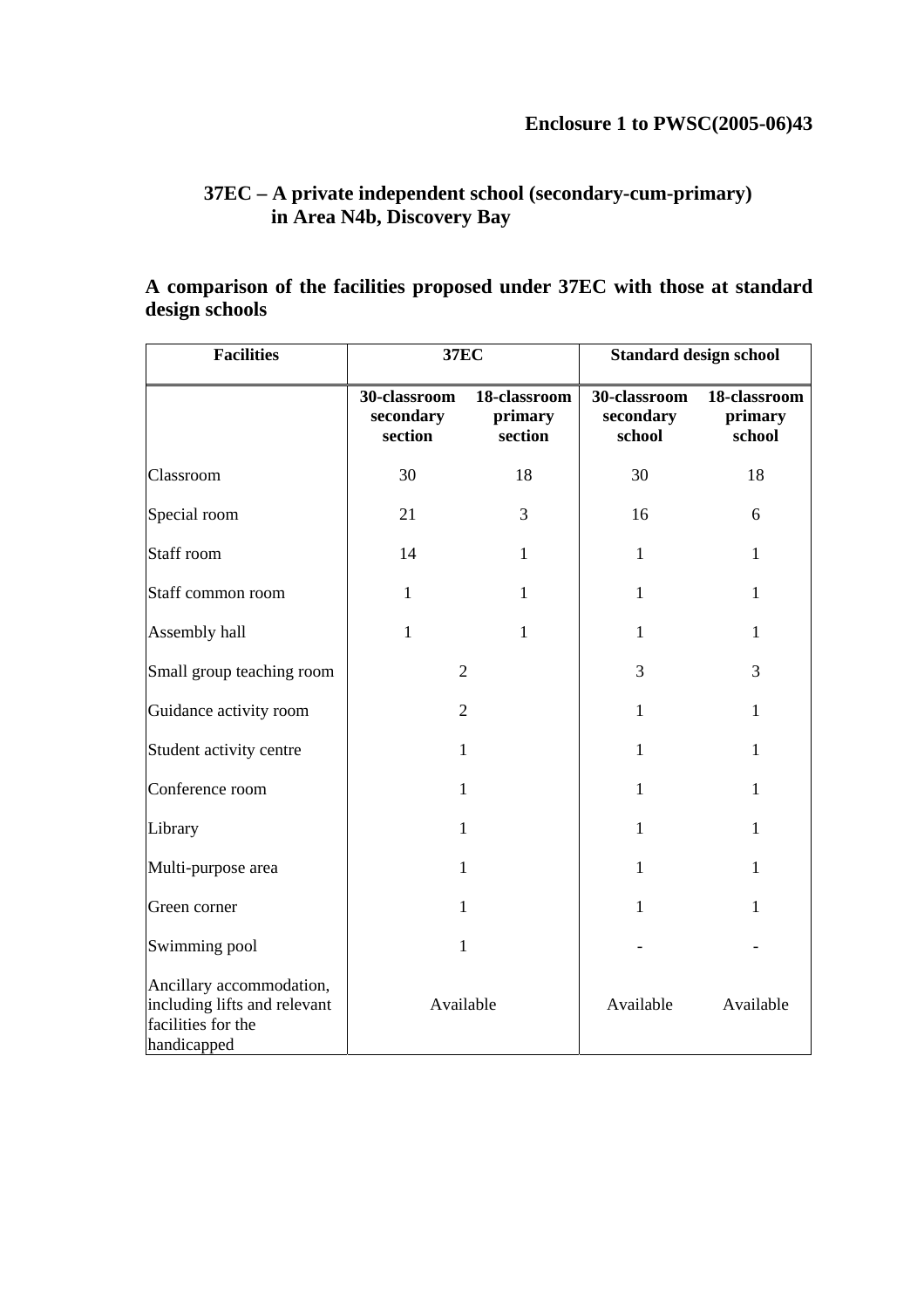#### 附件2 Enclosure 2

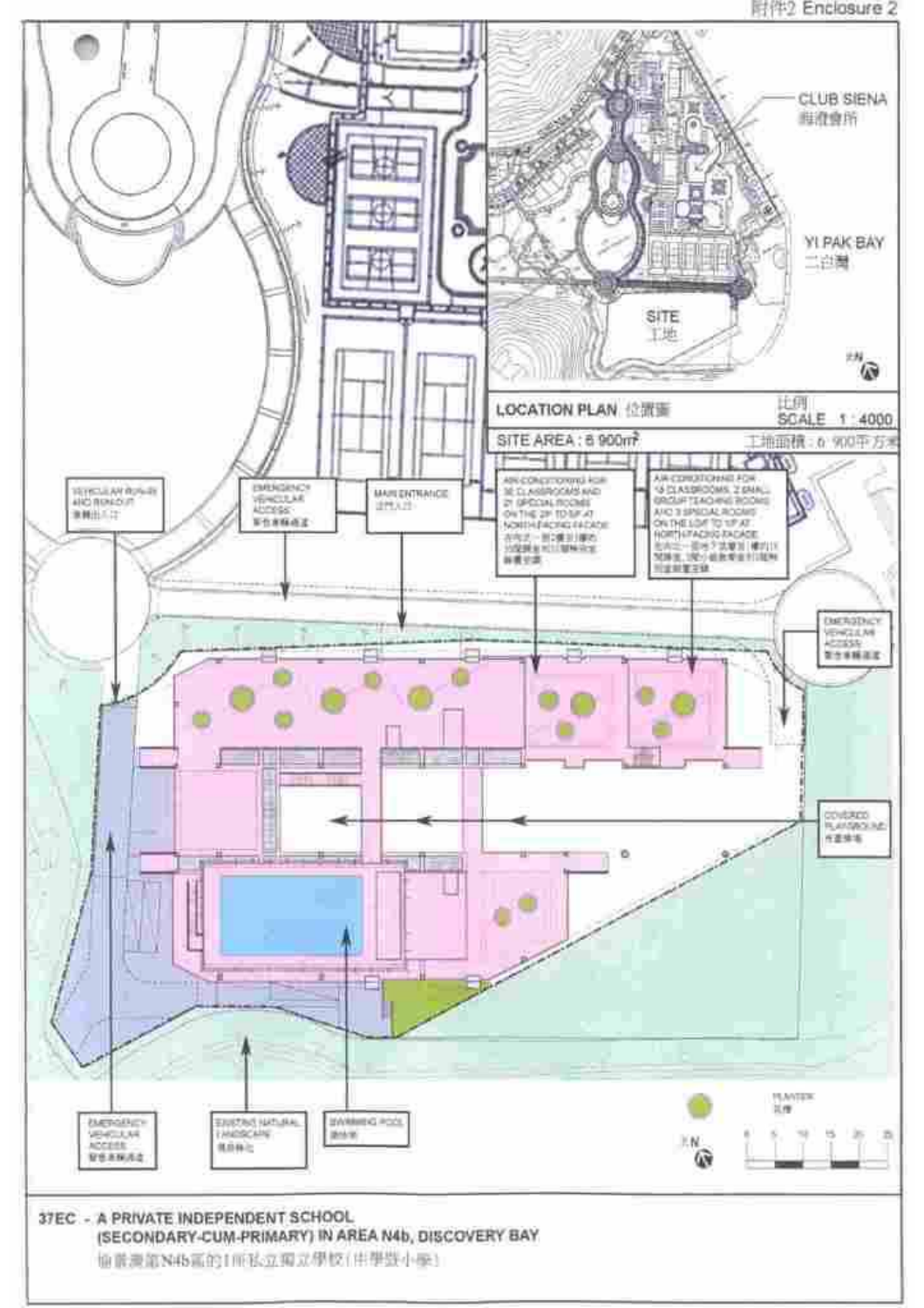

從東軍望向校舍的構思圖 VIEW OF THE SCHOOL PREMISES FROM EASTERN DIRECTION (ARTISTS IMPRESSION)



佐南面望向校舍的構思圖 VIEW OF THE SCHOOL PREMISES FROM SOLITHERN DIRECTION (ARTIST'S IMPRESSION)

#### 37EC -A PRIVATE INDEPENDENT SCHOOL (SECONDARY - CUM - PRIMARY) IN AREA N4b, DISCOVERY BAY 愉紧减第N4b强的1所私立偏立學校(中學暨小學)